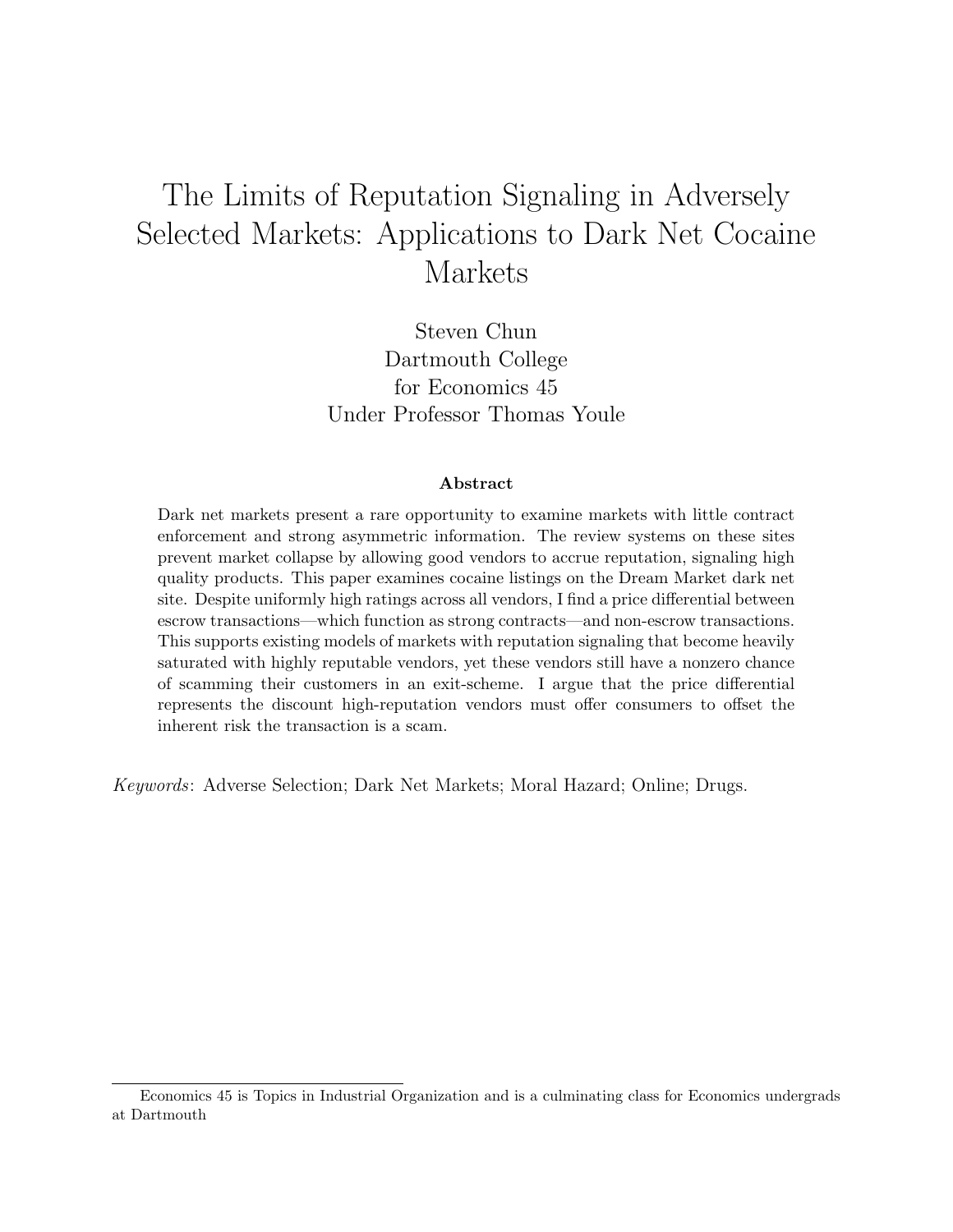# 1. Introduction

Information asymmetry has a well-documented cost to the efficiency of markets. Under certain conditions, adverse selection can cause the collapse of a market and incur large welfare losses (Akerlof 1970). In environments where contracting or contract enforcement is impossible, signaling is often used to mitigate the effects of information asymmetry. For example, while it is often difficult to contract on the productivity of a worker (though not impossible), a potential hire can invest in an education to signal their productivity (Spence 1973). Thus, entire markets may be supported by the ability of buyers and sellers to signal.

This paper examines the upper-bounds of welfare gains from signaling alone. Cabral and Hortacsu (2004) demonstrate that markets may reach an equilibrium where all vendors are considered highly reputable but vendors have a nonzero chance of scamming their customers and exiting the market. Market efficiency then suffers as consumers must adopt the risk that they will be scammed regardless of vendor reputation. However, some markets may provide the option of holding funds in escrow which serves as a strong contract to prevent scams. If the escrow option is sufficiently trustworthy and if its usage is varied, there will exist a price differential between escrow and non-escrow options. This paper seeks to measure this price differential and relate it to the maximum efficiency signaling alone can provide in an adversely selected market.

Dark Net Markets (DNMs) provide an unusually clean environment to test theories on adverse selection and signaling. The Dark Net is portion of the internet not indexed by most search engines, making it inaccessible to the casual browser. Furthermore, most sites on the Dark Net are hidden behind an encryption software known as Tor. Tor anonymizes all behavior that flows through its network, lending anonymity and untraceability to those perusing the Dark Net. This has led to the creation of illicit markets on the Dark Net, allowing the purchase of everything from drugs to weapons to assassinations. These markets provide an environment where contracting is very limited, as participants have no adjudicating body to rely on. There is a large amount of information asymmetry as scams are commonplace,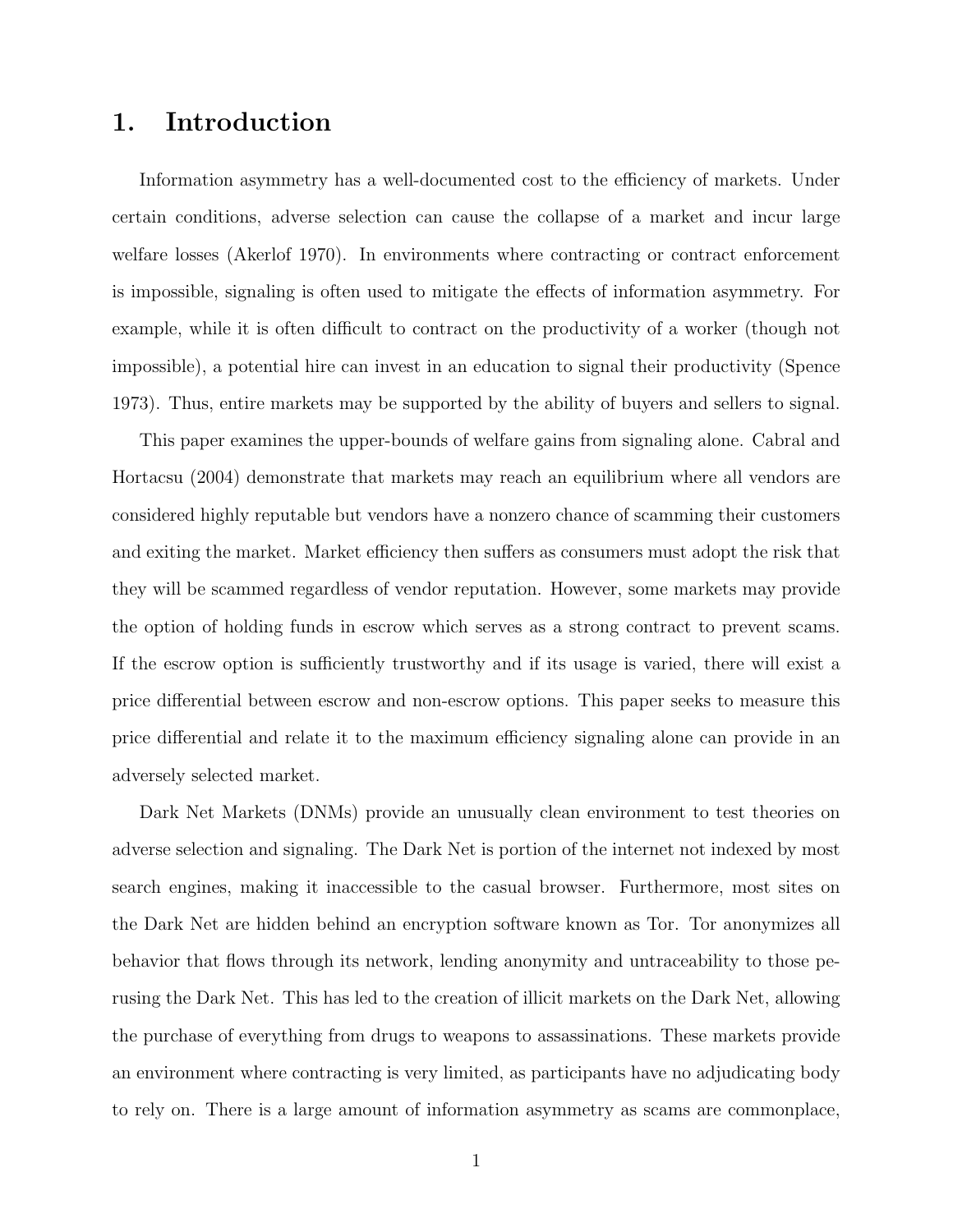product quality is unobservable, and most identifying data is purposely obscured by Tor.

This paper will focus on the Dream Market DNM. It's widely considered the largest operating DNM after law enforcement shut down the AlphaBay and Hansa markets and has been operating since 2013. I use a novel dataset of cocaine listings on Dream Market scraped from the site in July of 2017. I supplement this with a dataset of listings scraped for the site in April of 2016, allowing for the identification of long term vendors.

### 2. Existing Literature

Akerlof's (1970) *Market for Lemons* and Spence's (1973) *Job Market Signaling* are foundational for work in information asymmetry and signaling. While these theoretical papers establish the existence and cause of welfare loss due to adverse selection, experimental work helps indicate the magnitude of this loss in situations with human actors. In experimental work with undergraduates and assigned valuations and quality levels, Holt and Sherman (1990) are able to calculate the deadweight loss generated by adverse selection. They find that full-information market efficiency is 83.6 percent. Under asymmetric information where buyer's don't know seller's types, efficiency drops to 52.8 percent. They also find no gains in to efficiency from price advertising. While experiments with undergrads in universities are host to a litany of confounding factors, they are also likely to capture behavioral idiosyncrasies that will show up in empirical analyses of real life markets.

Theoretical models have been developed to analyze online vendor behavior, many of which deal with reputation. Cabral and Hortacsu (2004) studied vendors on eBay, the online auction site, to understand the effect of negative reviews. They consider a market with good sellers—who always produce high quality transactions—and bad sellers who produce high quality transactions with probability  $\alpha$  at effort cost e or with probability  $\beta$  at no effort cost. Sellers live for infinite periods with discount factor  $\delta$ . Thus, consumer's expected probability of a positive transaction is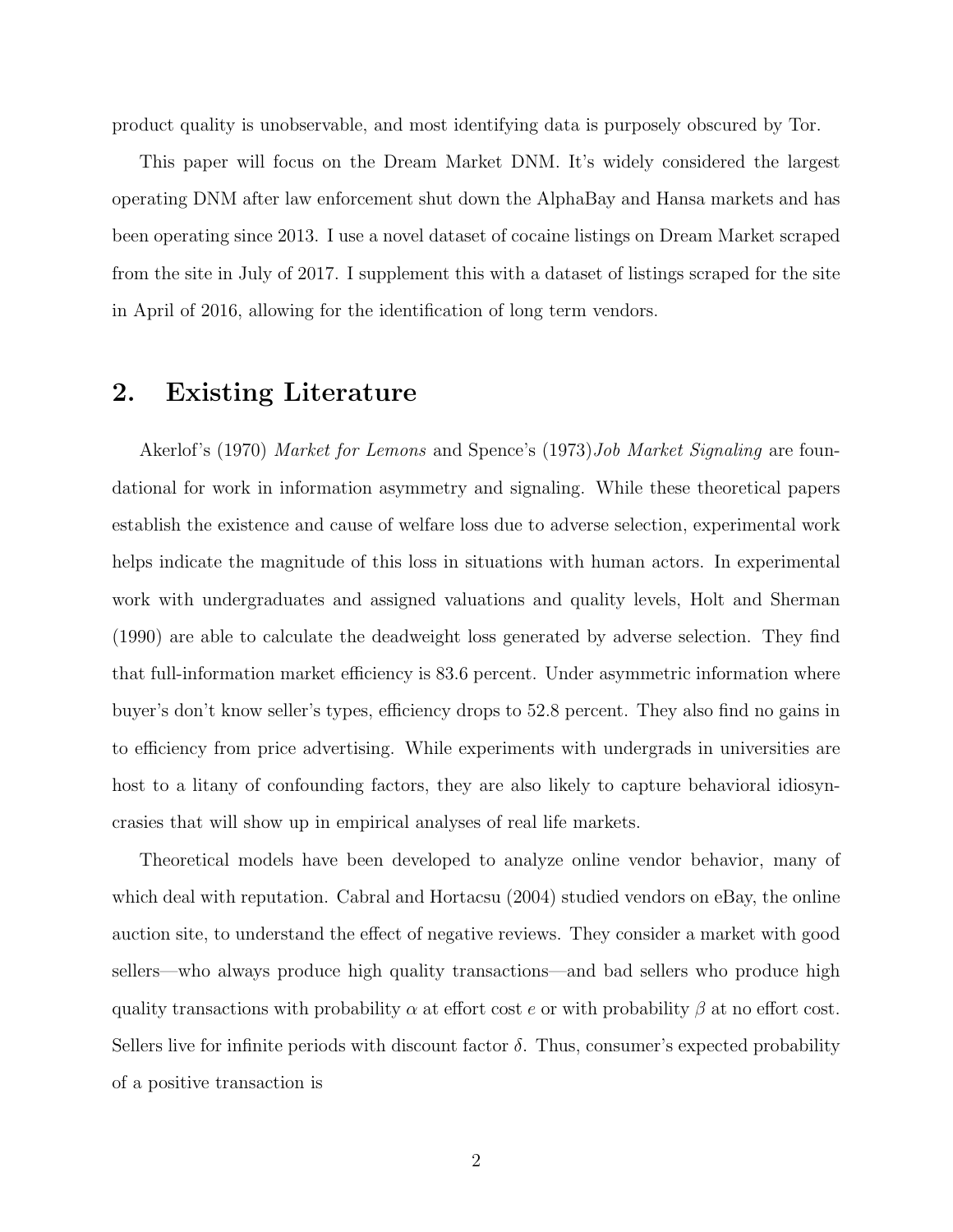$$
\upsilon(\mu,\rho) = \mu + (1-\mu)(\rho\alpha + (1-\rho)\beta)
$$

Where  $\mu$  represents consumers belief that the seller is good given their reputation and  $\rho$ is the belief that a bad seller will still exert the effort to produce a good transaction (Cabral and Hortacsu 2004).

Assuming an intermediate discount factor, their analysis finds that bad sellers are incentivized to exert high effort until they receive their first bad review. That review then lowers their expected profit, as consumers update  $\mu$  which causes the seller's  $\rho$  to decline. They conclude that after the first bad review, seller effort declines and more bad reviews occur at an accelerating rate. This leads sellers to choose low effort and once this model is extended to exit and entry, exit the market.

Cabral and Hortacsu's empirical findings on a panel dataset of vendor listings note several stylized facts that match their model. First, reputation very weakly impacts listed price on eBay. Second, vendor age, regardless of reputation, increases prices. Third, lower reputations lead to an increased likelihood of exit. Fourth, sellers exhibited profit-taking behavior at their exits.

"Some of the examples were quite striking: one of the sellers in our sample, who had 22755 positives, racked up 11 negatives in her last 25 transactions; whereas she had a total of 54 negatives in her previous transactions (the percentage of negatives and neutrals over her overall history was 0.6%, versus 44% in the last 25 transactions). On average, the percentage of negatives in the last 25 comments of exiting sellers (excluding those who remained as buyers and those sellers whose IDs became invalid, and thus we could not get data) was 4.38%, as opposed to an average 1.61% over their entire histories. This difference is statistically significant at the 1% level." (Cabral and Hortacsu 2004)

I find very similar behavior in the following analysis.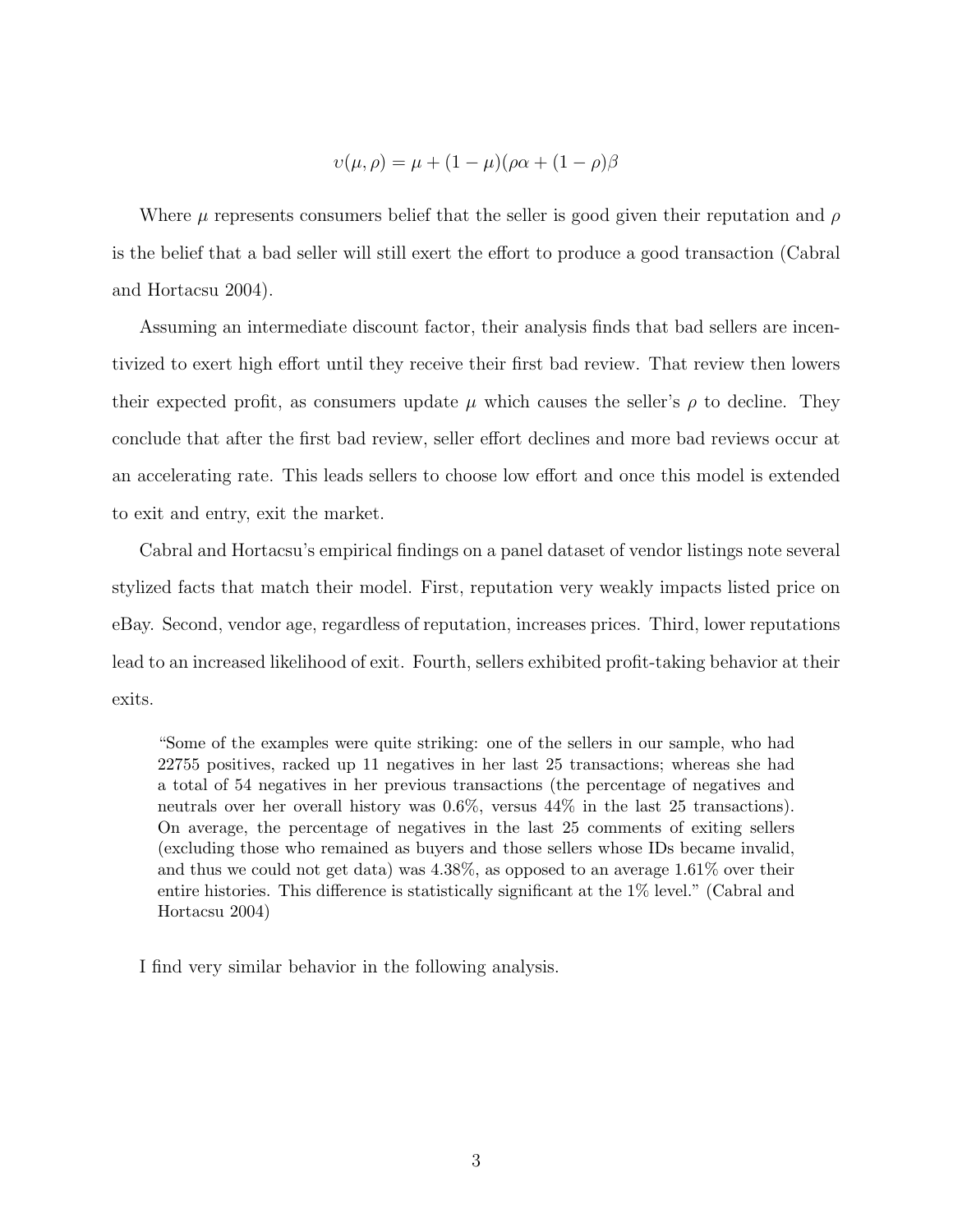# 3. Data



Fig. 1. Screenshot of Dream Market home page

I use a dataset collected by data scientist Skip Everling<sup>1</sup>. He used a python based webscraper to extract listings from the Dream Market cocaine section. This dataset includes product title, the country the product ships from, the countries a vendor is willing to ship to, the percent pureness of the cocaine, price in bitcoin, whether an escrow service is offered, unique vendor names, number of successful transactions by vendor, and vendor rating out of 5. Bitcoin price was then converted into dollars using the average bitcoin price over the time period that this data was scraped (July 14th to July 21st of 2017). This data was supplemented by a similar dataset from the darknet search engine Grams, collected in April

<sup>1</sup>He goes through his process on his blog post here: https://medium.com/thought-skipper/dark-marketregression-calculating-the-price-distribution-of-cocaine-from-market-listings-10aeff1e89e0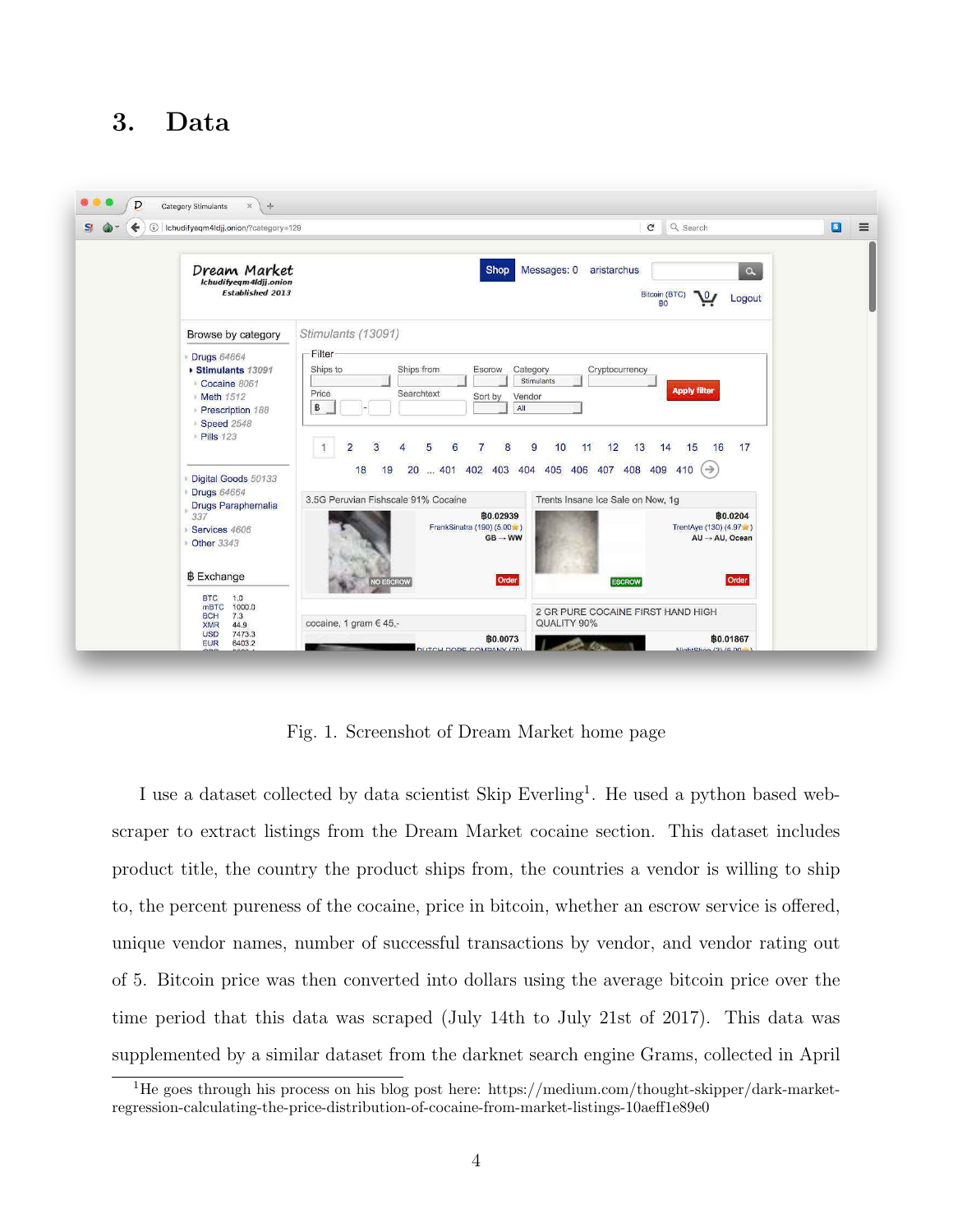

Fig. 2. Screenshot of listing by vendor FrankSinatra, note the lack of escrow, perfect 5 star rating, and advertising of fishscale cocaine.

of 2016. Though this dataset is less rich, it does allow me to identify which vendors have been in the market for at least a year.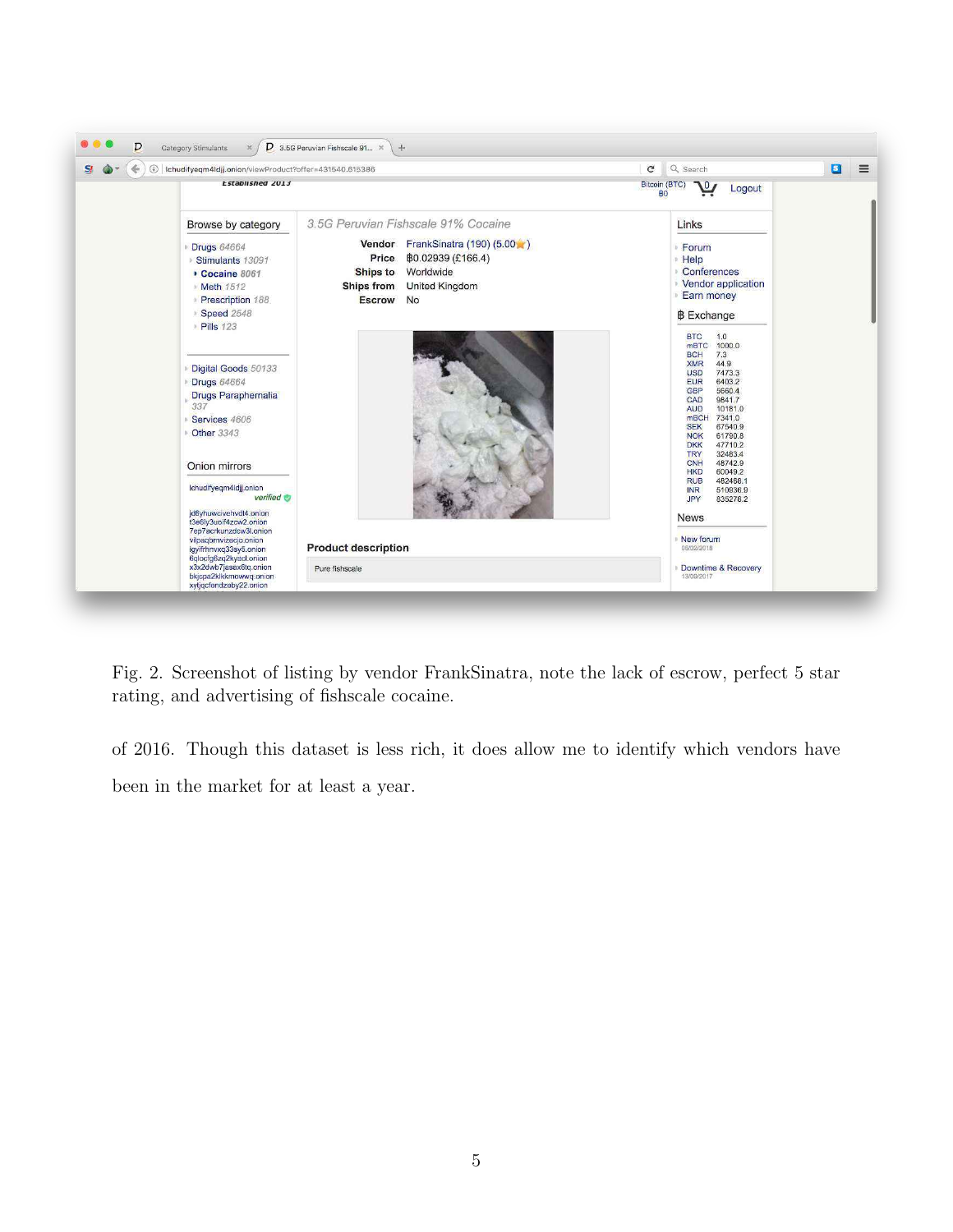|                         | Mean/Std. |
|-------------------------|-----------|
| Price per pure gram     | 84.7      |
|                         | (62.2)    |
| Successful transactions | 339.8     |
|                         | (527.9)   |
| Escrow                  | .754      |
|                         | (.430)    |
| Rating                  | 4.88      |
|                         | (.121)    |
|                         | 1504      |

Table 1: Summary Statistics. Rating is uniformly high across the market and roughly a quarter of the market eschews escrow.

|                         | Non-Escrow. | <b>Escrow</b> |
|-------------------------|-------------|---------------|
|                         | Mean/Std.   | Mean/Std.     |
| Log price per pure gram | 4.183       | 4.242         |
|                         | (0.319)     | (0.660)       |
| Successful transactions | 226.4       |               |
|                         | (206.3)     | (646.9)       |
| Escrow                  | 0           |               |
|                         | (0)         | (0)           |
|                         |             |               |
| Rating                  | 4.857       | 4.869         |
|                         | (0.118)     | (0.134)       |
|                         | 176         | 763           |

Table 2: Difference Statistics (excluding Australia, France, and for non-flake cocaine). A semi-naive difference shows about a 5% price differential.

As shown in Table 3, Australia demonstrates unusually high prices and low usage of escrow. Literature on Australian drug enforcement, particularly on the high rate of mail parcel interception, helps explain why this is the case. Indeed, the Global Drug survey ranks Australian street cocaine as the second most expensive in the world at \$311 a gram compared to a global average of \$127. The prices on Dream Market are markedly lower, which may be explained by the competitiveness of the market where prices are easily compared as opposed to street cocaine, where there's virtually no ability to compare prices.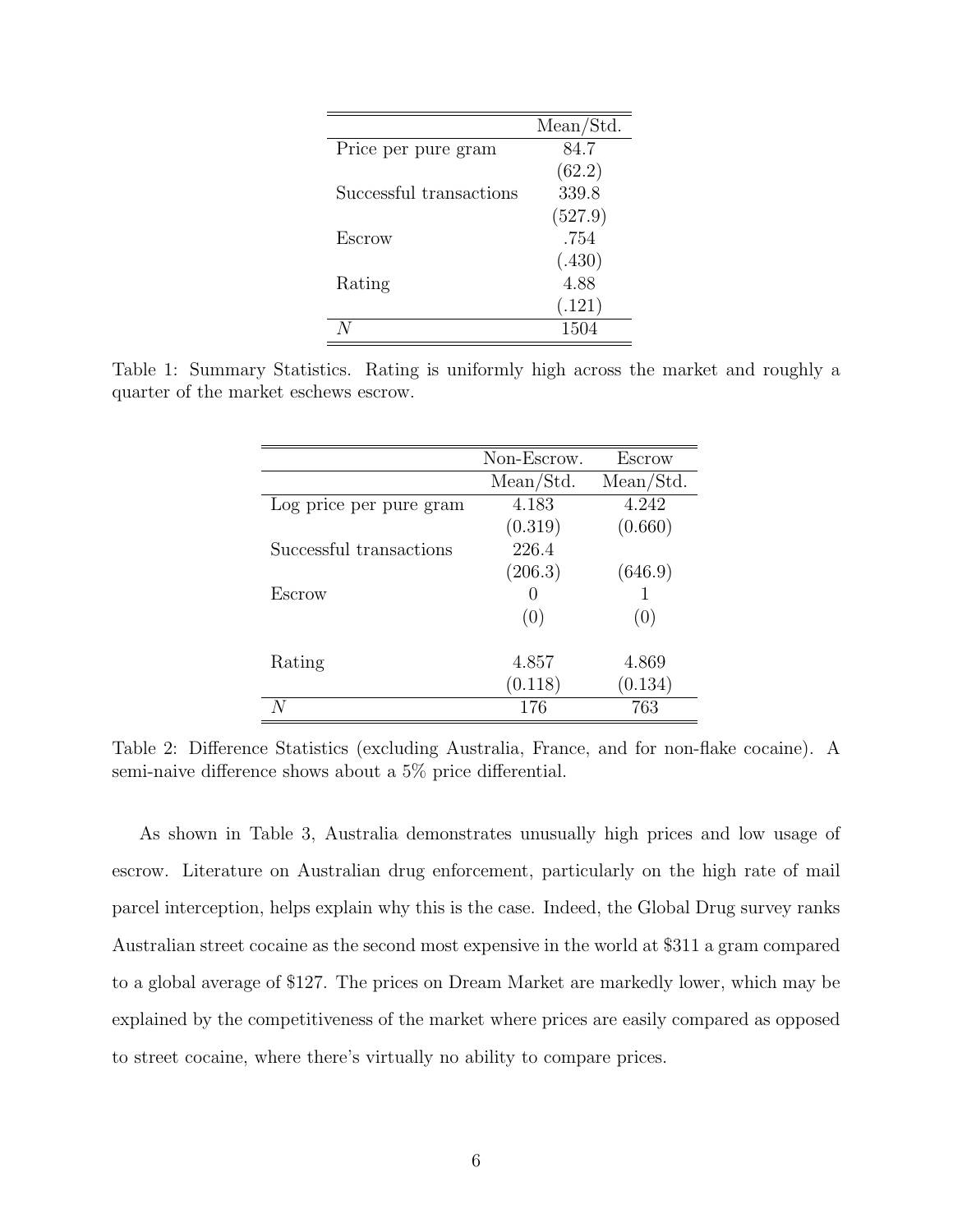|                         | Non-Australia | Australia    |  |
|-------------------------|---------------|--------------|--|
|                         | Mean/Std.     | AU Mean/Std. |  |
| Price per pure gram     | 78.4          | 268.2        |  |
|                         | (39.3)        | (129.4)      |  |
| Successful transactions | 340.1         | 331.2        |  |
|                         | (527.06)      | (567.06)     |  |
| Escrow                  | .771          | .125         |  |
|                         | (.419)        | (.334)       |  |
| Rating                  | 4.88          | 4.94         |  |
|                         | (.1223537)    | (.0349495)   |  |
| N                       | 1464          | 40           |  |

Table 3: Summary Statistics excluding AU. Australia has noted irregularities in enforcement leading to extraordinarily high cocaine prices and risk of confiscation in the mail, hence the low use of escrow. This difference is the reasoning behind my use of shipping variables in my estimation equation

## 4. Econometric Design

Characteristics of the listing can be considered product qualities. Thus, my regression to determine the impact of escrow and reputation is a simple logistic hedonic. My primary estimation equation is as follows:

$$
ln(USPricePerGramPure_i) = \beta_0 + \beta_1 Escrow_i + \beta_2 ln(SuccessfulTrans_j) + \beta_3 InMarket 2016_j + \beta_i X_i + \epsilon_{ij}
$$

Where the dependent variable is the natural log of the price per pure gram of co-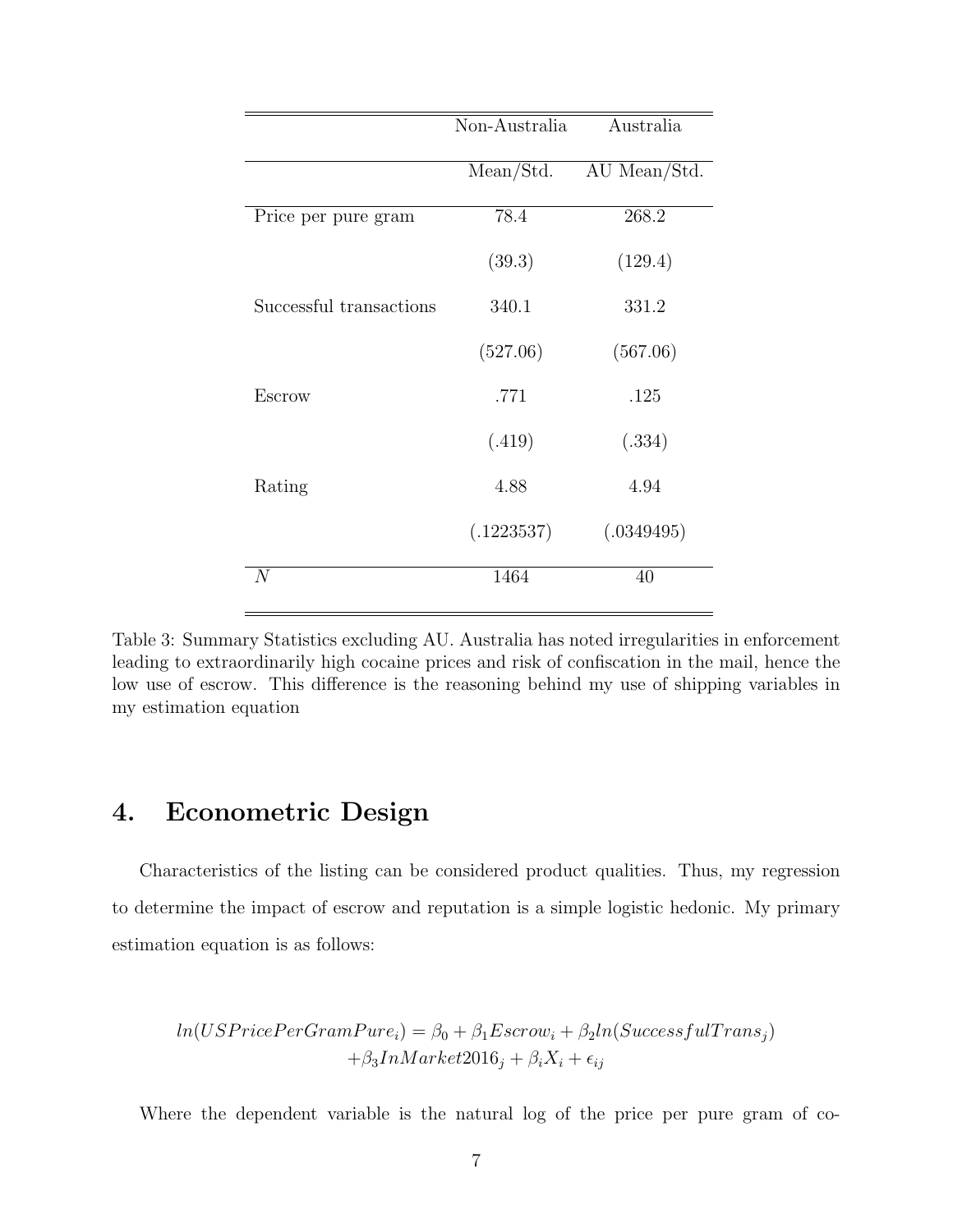caine of listing i, Escrow is a dummy variable for the existence of an escrow contract,  $ln(SuccessfulTrans)$  is the natural log of vendor j's total number of successful transactions, InMarket2016 is a dummy variable for if the vendor appeared in the 2016 Grams dataset (and therefore at least a year old), and  $X$  is a vector of product characteristics such as shipping dummies and whether the listing advertises so called flake or fishscale cocaine, which is a particularly high quality form of cocaine.

Since unobserved vendor characteristics will lead to correlation of the residuals for listings within a certain vendor, I cluster my errors on individual vendors to correct for autocorrelation.

In my regressions I include only shipping variables for Australia and France as they are the only countries that seem to have an significant effect, but the model will demonstrate robustness to a whole host of shipping variables.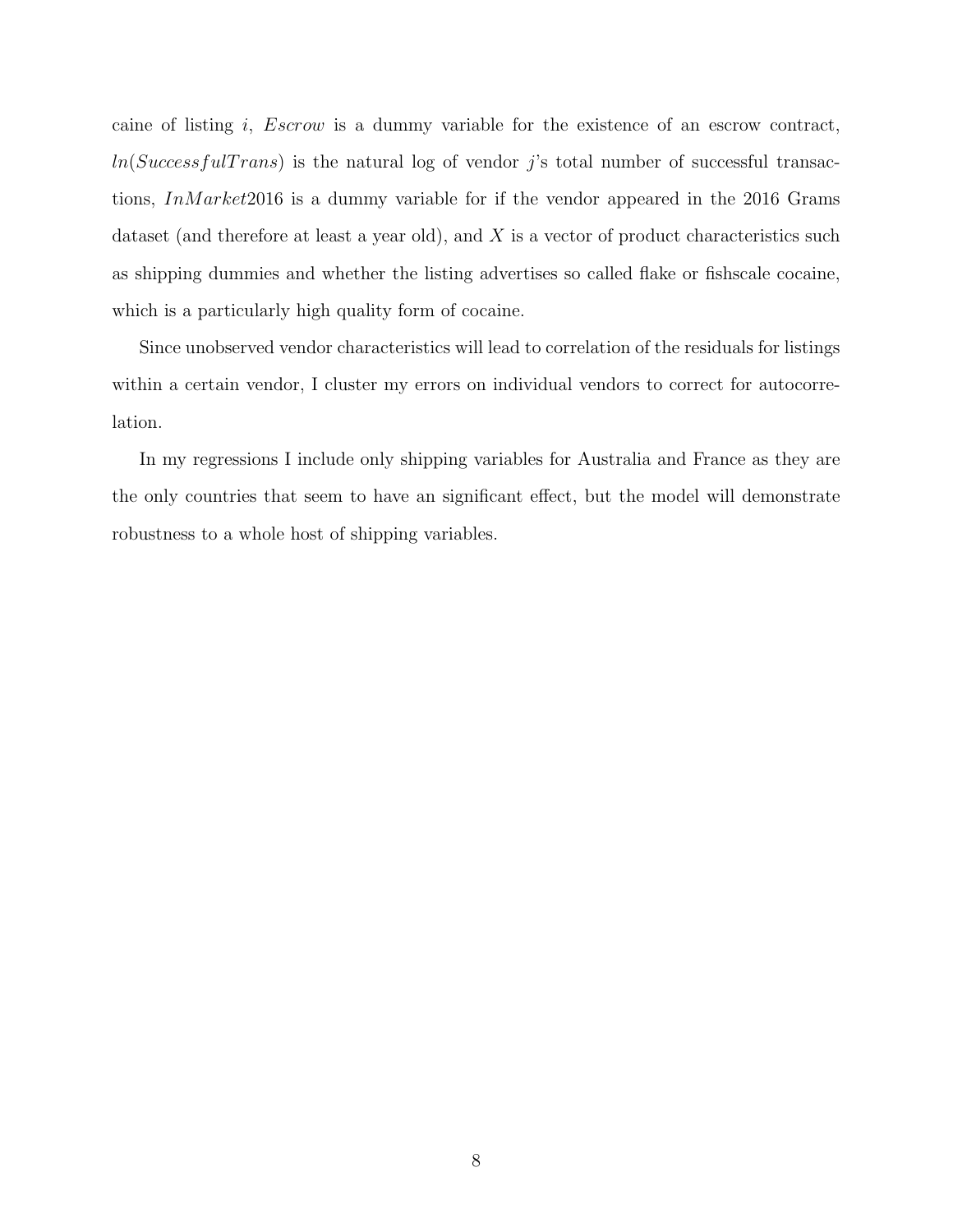# 5. Empirical Results

| (1)          | (2)         | (3)        |
|--------------|-------------|------------|
| <b>Basic</b> | Prod. Char. | Shipping   |
|              |             |            |
| $-0.106$     | $-0.0688$   | $0.112***$ |
| (0.0720)     | (0.0805)    | (0.0393)   |
| 0.153        | 0.124       | $-0.0412$  |
| (0.188)      | (0.190)     | (0.171)    |
| $0.0365*$    | $0.0354*$   | $0.0454**$ |
| (0.0212)     | (0.0209)    | (0.0186)   |
|              | $0.114**$   | $0.164***$ |
|              | (0.0532)    | (0.0426)   |
|              | 0.107       | $0.165***$ |
|              | (0.0680)    | (0.0417)   |
|              |             | $1.494***$ |
|              |             | (0.0954)   |
|              |             | $0.311***$ |
|              |             | (0.0487)   |
| $3.480***$   | $3.545***$  | $4.084***$ |
| (0.883)      | (0.889)     | (0.790)    |
|              |             |            |
| 1,504        | 1,504       | 1,504      |
| 0.019        | 0.031       | 0.202      |
| yes          | yes         | yes        |
| no           | no          | yes        |
|              |             |            |

Robust, clustered standard errors in parentheses \*\*\* p<0.01, \*\* p<0.05, \* p<0.1

Table 4: Main regressions. Note the impact of including shipping variables on escrow price

I find that escrow options increase listing price by around 11%, significant at the 1% level. I take the log of successful transactions to account for the high value of the first few successful transactions and the diminishing returns after a vendor has accumulated many successful transactions. This coefficient increases price by around 4%, significant at the 5% level. Older vendors as well as those who advertise flake cocaine see price increases of around 16%. The coefficients on shipping from Australia and France have profound impacts on price due to the drug enforcement regimes in those countries. As was shown before, Australia's high prices and low use of escrow skew the regressions in columns 1 and 2 and we see both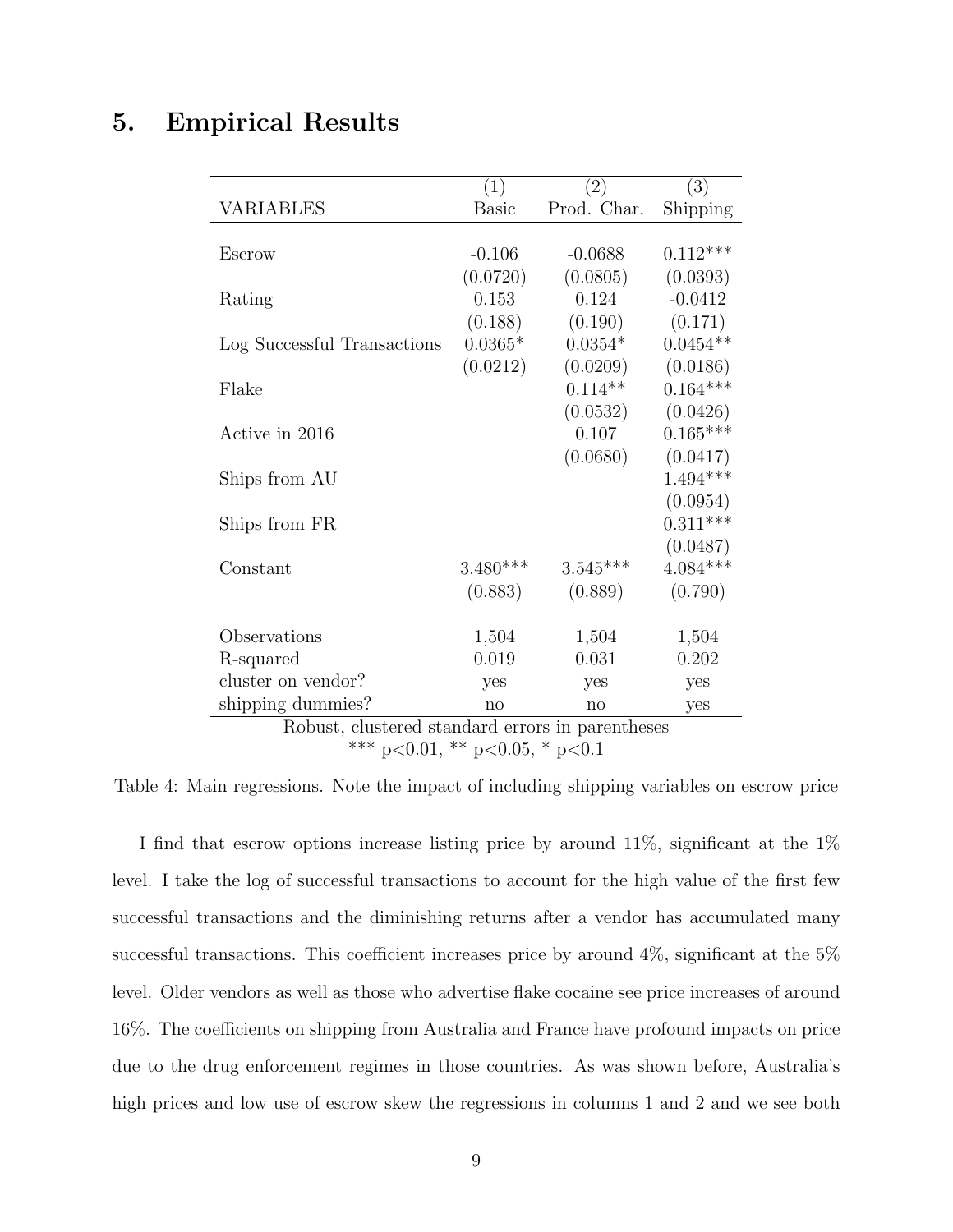the sign of the escrow coefficient flip and the result becomes significant.

Most notable is that the rating variable has no significant impact on price. This flies in the face of standard assumptions about an adversely selected market, however it fits the behavior of the models presented by Cabral and Hortacsu. This result suggests that the power of the reputation system on Dream Market is such that low rated vendors are driven out of the market nearly instantaneously, and that the market equilibrium is highly saturated with high ranked vendors. Indeed, a graph of the distribution of reputation confirms this.



Fig. 3. Graph of distribution of rating. Green line is the kernel density estimation.

The impact of escrow contracting on price as well as an unusual saturation of high rated vendors point to the existence of an adversely selected market with a large amount of "bad vendors" with near perfect reputations.

#### 5.1. Escrow

If, as suggested by my results, escrows allow for a strong contract between buyers and vendors, the question remains why any vendors don't select the escrow option. The escrow option comes with no monetary cost to consumer nor vendor. However, I argue that use of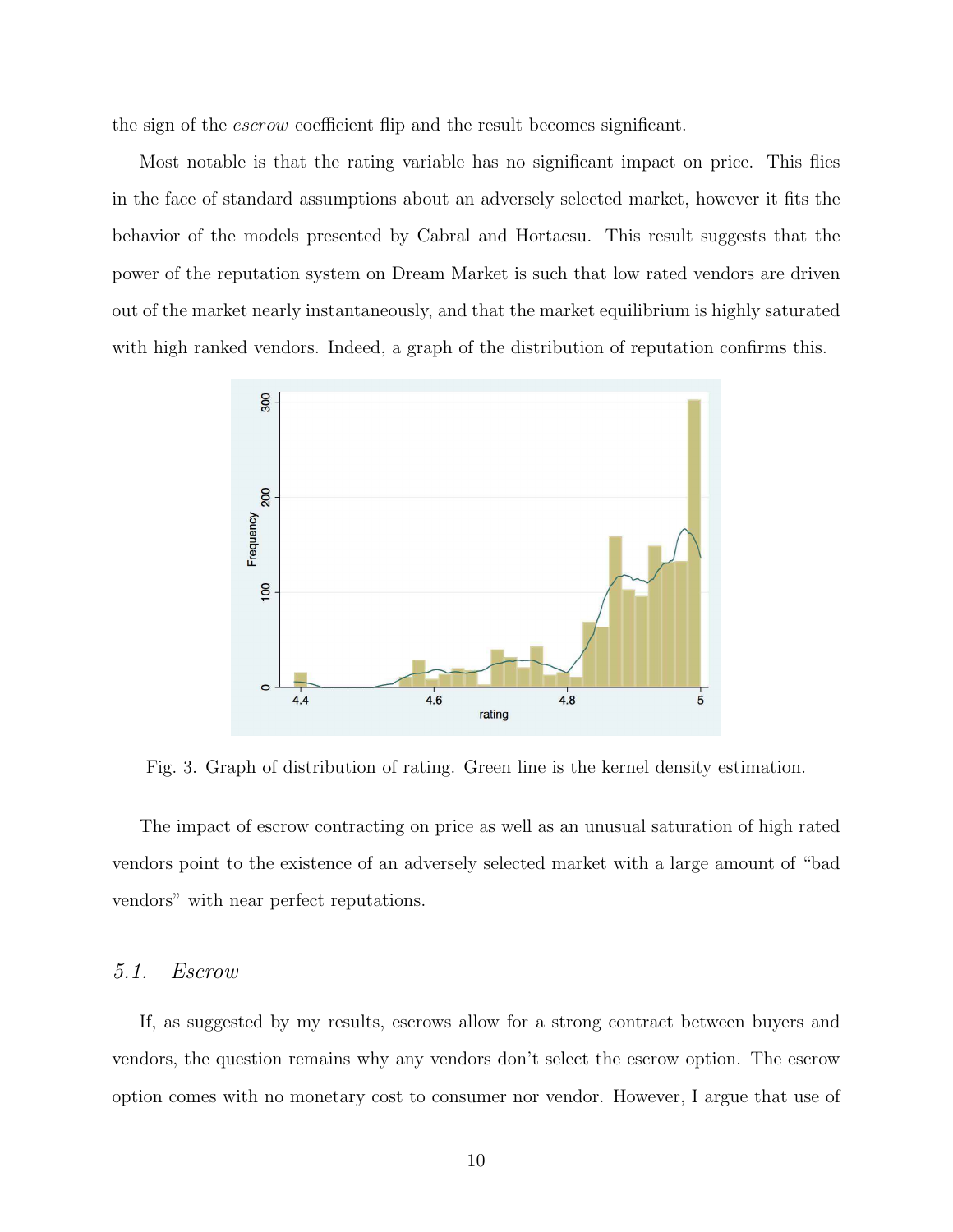escrow is risky for both consumers and vendors who could face losses if it doesn't go their way. Thus, use of escrow is determined by risk tolerance which varies by individual.

First, escrow dispute arbitration is performed by Dream Market staff and seems to be mainly based on whether a vendor violated the terms listed on their offer page. Namely, if the vendor indicates that they are willing to refund potentially intercepted packages, then they are bound to do so. However, there's no standardization in these terms and thus are left to interpretation by the Dream Market staff. As such, a vendor risks being forced to refund a buyer despite not having violated any of their listed terms. Browsing these terms and conditions, one finds that countries with high risks of parcel interception, namely Australia, are often listed on the list of countries for which vendors will not refund. It follows that vendors are worried about package interception and that the escrow process poses risks to the vendor due to variability.

On the buyer side, high amounts of trust seem to be the reason that any buyer is willing to buy from a non-escrow listing. Depending on buyer preference for risk, the lower prices for non-escrow options also provide an incentive for less risk-averse customers. It's worth noting that risk preferences among those perusing an online cocaine marketplace probably trend towards relatively less risk-averse than the average population.

For both populations, there exists a threat of a market scam. In this case, a long operating market will stop releasing the bitcoins deposited in escrow and then shut down the site, taking the escrow funds with them. One particular example is the East India Company marketplace, which scammed its users after a period of great success. In many ways, this mimics the behavior of high reputation vendors exiting and scamming their customers.

Given that escrow is both a risky proposition to vendors but also allows them to charge 11% more as it provides strong contracting, it makes sense that we see some vendors opting to use escrow and some opting not to.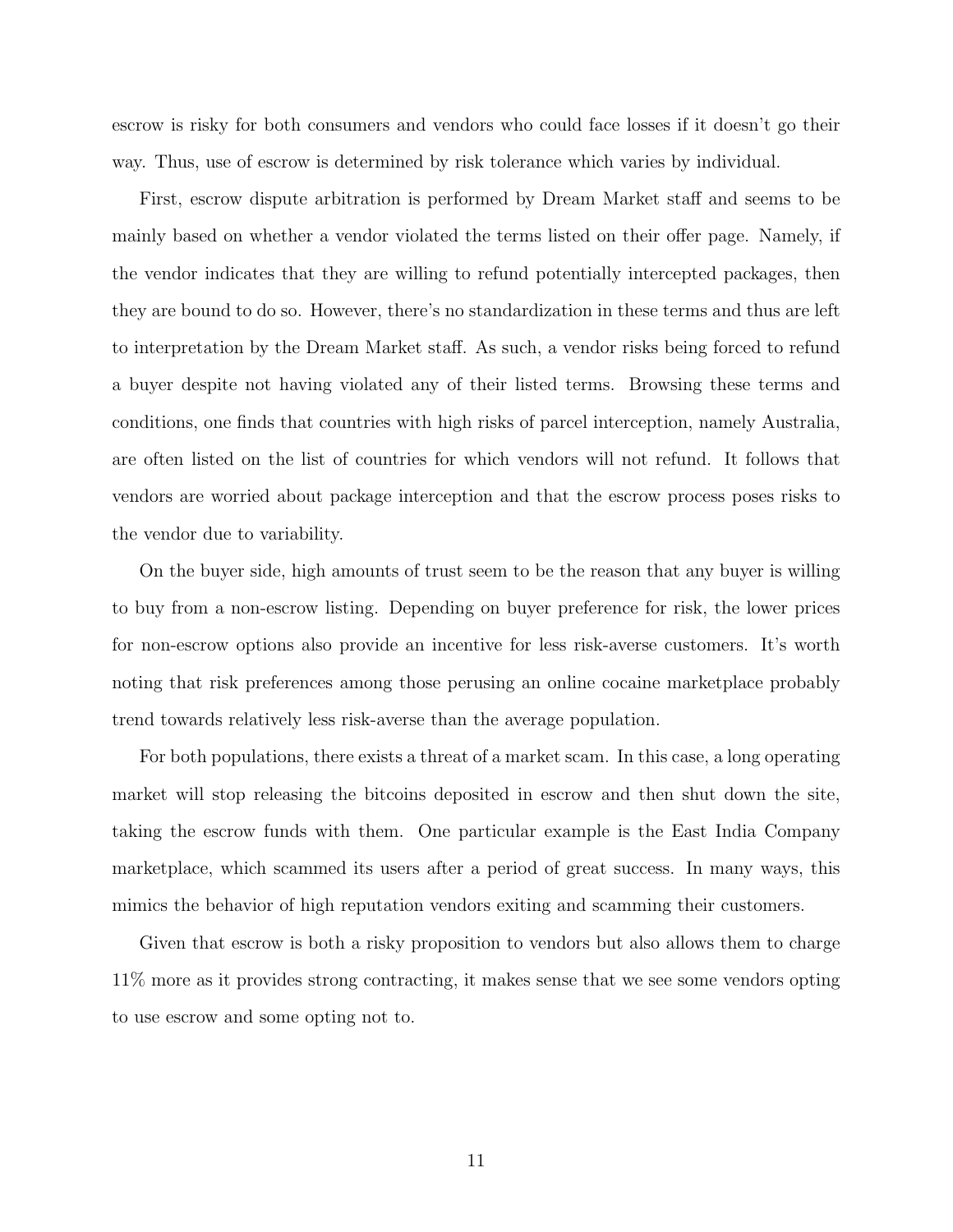#### 5.2. Vendor Behavior

The price increase associated with escrow is evidence that there exists risks that buyers are willing to pay to avoid. Thus, escrow forms a contract that mitigates the scamming of consumers by high reputation vendors. Consider a vendor with discount factor  $\delta$  and a near perfect reputation. Based on the equilibrium identified by Cabral and Hortacsu, these vendors are incentivized to exert effort at cost to increase  $\rho$ , the probability of a "bad vendor" producing a positive transaction in order to maximize their net present profit.

Whether a vendor engages in high effort, non-scamming behavior or low effort, scamming behavior is dependent on  $\delta$ —below a certain value, a vendor will engage in the latter and vice versa<sup>2</sup>.  $\delta$  is subject to variation on the basis of several factors. First, vendors may have a desire to exit the drug business and are subject to changing concerns about being arrested by law enforcement. Second, vendors may expect a market to either exit scam or get shut down by authorities. There seems to be a steady market turnover characterized by the top markets being taken down by authorities. As such, vendor's expectations of the length of the repeated game they play may vary, which would change the net present profit of their strategy of exerting effort. This may cause vendors to flip to low effort and effectively spend their accrued reputation to gain profit at the expense of scammed customers.

The positive coefficient on successful transactions may indicate that consumers have expectations about the variability of vendor  $\delta$ s. In short, a vendor with a long history may signal that the vendor's constantly changing  $\delta$  has a low variation, decreasing the risk that  $\delta$  dips below the threshold that they vendor will flip.

I contend that the 11% coefficient on *Escrow* represents the price consumers are willing to pay to avoid the behavior described above. It follows that this coefficient then relates consumer beliefs about the evolution and variation of vendor  $\delta s$  and ultimately, to the risk that a reputable vendor will scam their customers.

<sup>2</sup>For a derivation of this inequality condition, see Cabral and Hortacsu 2004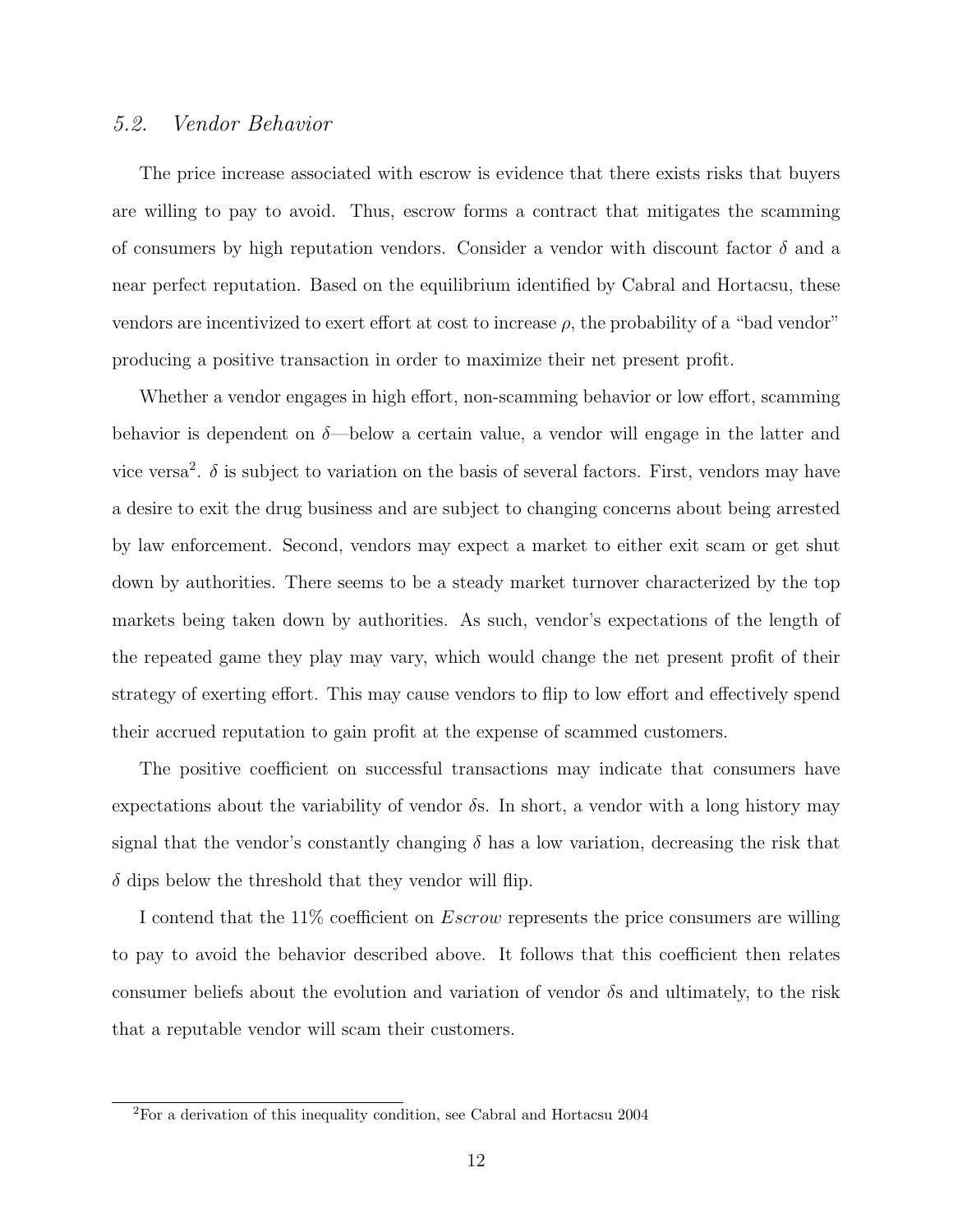### 5.3. Robustness

I intentionally did not use vendor fixed effects in my model as it led to loss of key variables due to collinearity. However, here I demonstrate the model's robustness to vendor fixed effects, extensive shipping variables, and interaction terms on young vendors and rating.

|                                | $\left( 1\right)$    | $\left( 2\right)$            | (3)          |  |
|--------------------------------|----------------------|------------------------------|--------------|--|
| <b>VARIABLES</b>               | <b>Fixed Effects</b> | <b>Full Shipping Dummies</b> | Interactions |  |
|                                |                      |                              |              |  |
| Escrow                         | $0.140***$           | $0.110***$                   | $0.0906*$    |  |
|                                | (0.0431)             | (0.0327)                     | (0.0543)     |  |
| Log Successful Transactions    |                      | 0.0243                       | $0.0570**$   |  |
|                                |                      | (0.0187)                     | (0.0272)     |  |
| Flake                          | 0.0966               | $0.142***$                   | $0.171***$   |  |
|                                | (0.0647)             | (0.0368)                     | (0.0450)     |  |
| Active in 2016                 |                      | $0.154***$                   |              |  |
|                                |                      | (0.0368)                     |              |  |
| Escrow * Young vendor          |                      |                              | $-0.0749$    |  |
|                                |                      |                              | (0.0867)     |  |
| Rating * Young vendor          |                      |                              | 0.490        |  |
|                                |                      |                              | (0.315)      |  |
| Young vendor                   |                      |                              | $-2.295$     |  |
|                                |                      |                              | (1.564)      |  |
| Rating                         |                      |                              | $-0.479*$    |  |
|                                |                      |                              | (0.259)      |  |
| Constant                       | $4.190***$           | $3.909***$                   | $6.189***$   |  |
|                                | (0.0396)             | (0.123)                      | (1.277)      |  |
|                                |                      |                              |              |  |
| Observations                   | 180                  | 1,504                        | 1,504        |  |
| R-squared                      | 0.659                | 0.254                        | 0.195        |  |
| vendor fixed effects?          | yes                  | no                           | no           |  |
| shipping dummies?              | no                   | yes                          | yes          |  |
| clustered?                     | yes                  | yes                          | yes          |  |
| Standard errors in parentheses |                      |                              |              |  |

\*\*\* p<0.01, \*\* p<0.05, \* p<0.1

We see that coefficient on the escrow variable remains significant through vendor fixed effects and robust shipping variables. Regression 1 is the same as my main regression, but with vendor fixed effects. Regression 2 includes fixed effects for where the vendor ships from

Table 5: (1) Variables are ommitted due to collinearity with vendor fixed effects. (2) A full range of shipping variables is included. (3) Interaction terms with young vendor dummy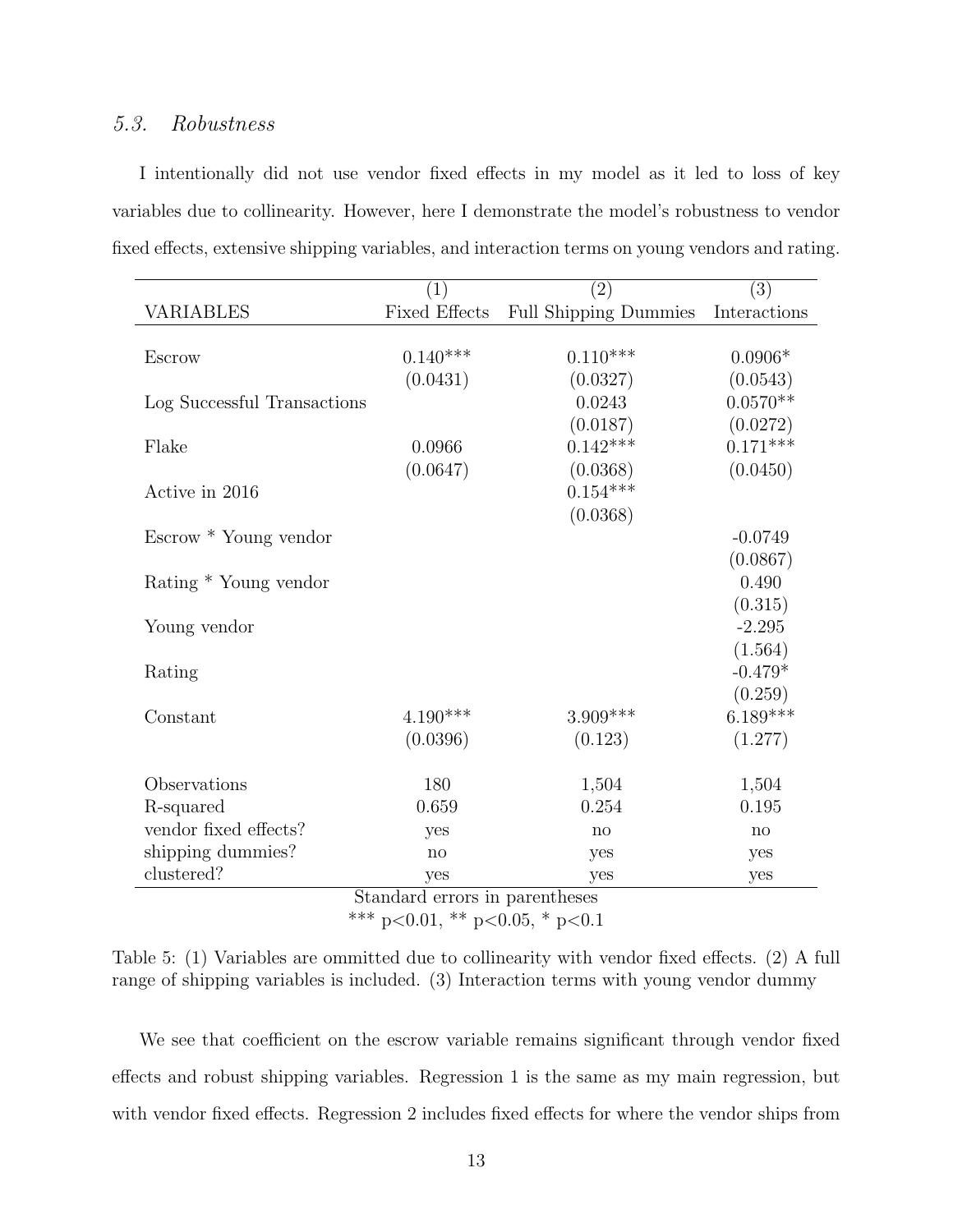and where the vendor ships to, effectively capturing country effects as well as vendor shipping capabilities. In regression 3, I attempt to account for the findings of Janetos and Tilly (2017) who find that reputation has a significant impact on price only for young vendors. I define a young vendor as a vendor with less than the median number of transactions, around 150. I then interact rating with this *youngVendor* dummy. The *Escrow* coefficient does lose a level of significance when this interaction is included, but the coefficient on  $rating Young$  is not significant. This does point to perhaps more complex interaction between reputation and vendor characteristics than my model captures, but generally does not refute my result.

### 6. Conclusion

I have demonstrated empirically that escrow contract options lead to a statistically and economically significant impact on cocaine prices. I also find this empirical result consistent with predatory exit-scamming behavior by high reputation vendors consistent with models proposed in the literature on online vendor behavior.

Research on dark net markets is unique in that it provides rich datasets on illicit and unregulated activity. Most research into adversely selected markets and incomplete contracts is muddled by the ability of market participants to rely on judicial systems or informal contracts, thus reducing the size and effect of adverse selection. However, an illicit online market provides an unusually clean setup for adverse selection. Vendors and buyers have no recourse outside of the escrow contract and reputation system, meaning adverse selection reigns.

It's notable that under these relatively strict and clean conditions, we see a plausible argument for vendor behavior mimicking theory. Vendors play a pure strategy of high reputation accrual but may switch to–depending on the evolution of their discount factor– predatory scamming and quickly exit the market.

Ideally, a full structural model could be used and estimated to attempt to more finely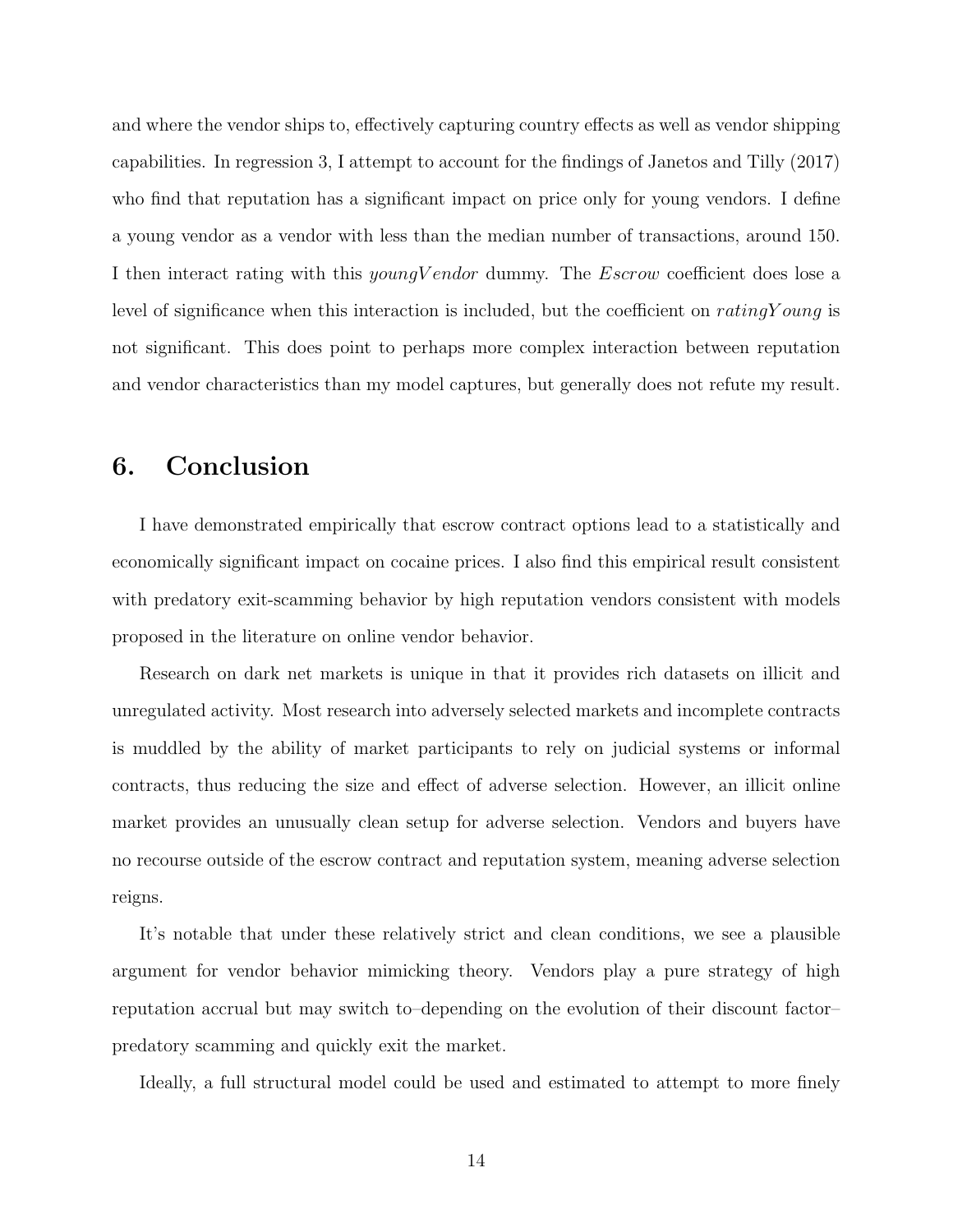relate discount factor, escrow price differential, and the risk consumers face when purchasing from non-escrow listings. Additionally, a full panel dataset would allow us to examine vendor exits in much greater detail which would definitively answer the question of predatory exits by high reputation vendors.

In short, this paper supplements existing literature and models of online vendor behavior, providing some new empirical insights based on a dataset that reflects many of the qualities desirable in empirical research on adverse selection.